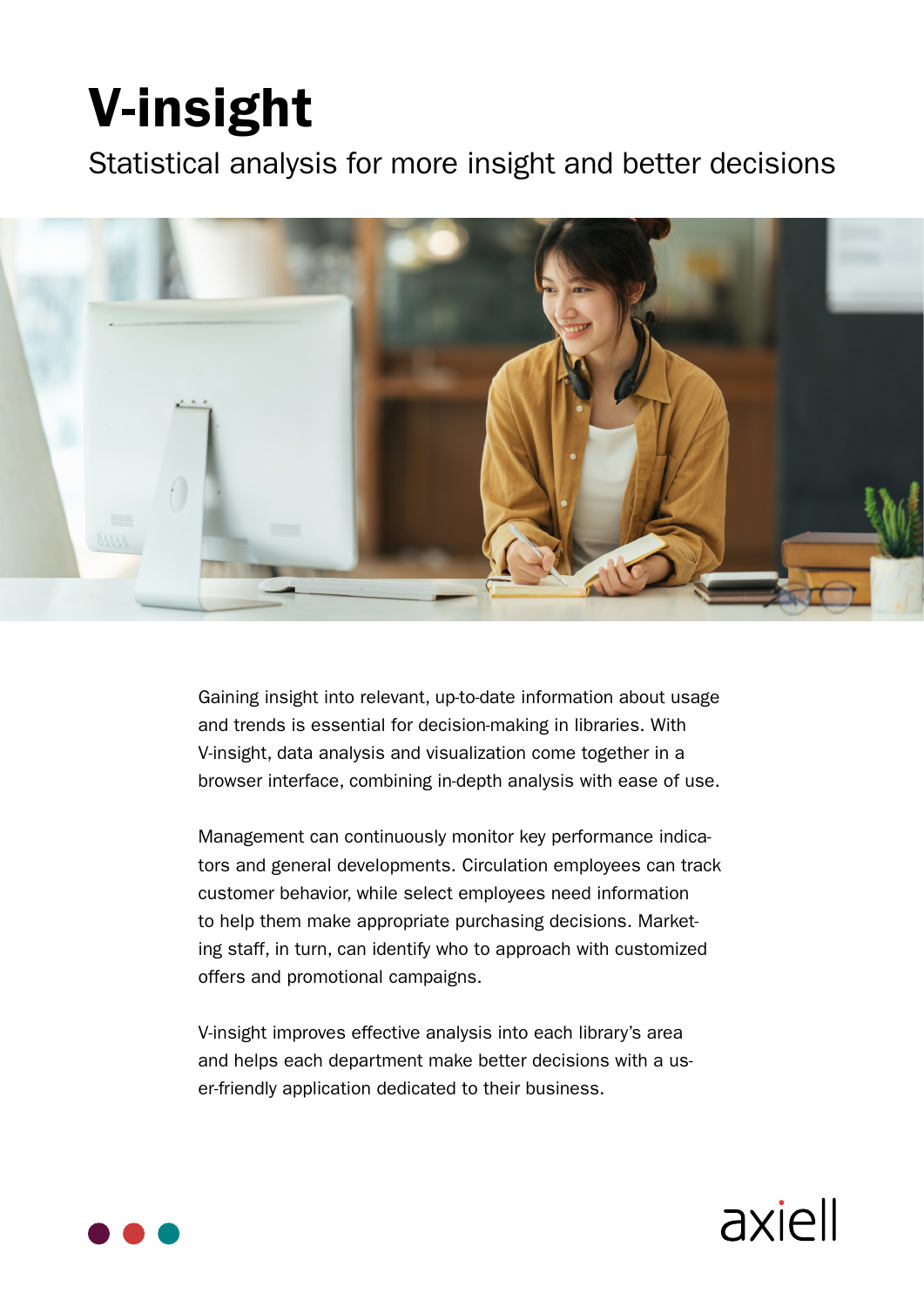### A powerful statistical portal

V-insight provides libraries with the performance indicators and measurements they need for critical statistical analysis. The web-based interface automatically creates and publishes dashboards that can be customized so each user can track specific chosen data at a glance in a graphic environment. Users just need to select periods (day, month, quarter, calendar year, fiscal year) and items of interest to access accurate data analysis and visualize information in a visually appealing format to support their decision making and actions.

V-insight easily adapts to specific security requirements. The library can define different access levels for both users and user groups cess rights can be defined at different levels: where they can only see authorized data. Accation level (e.g., only for branch A) or analysis functional level (e.g., loan statistics only), lolevel (e.g., specific criteria).

## Analysis

Not only are analytics tools dynamic but they can also be used to discover on-the-fly insight. Additionally, users can combine multiple criteria to answer more complex questions such as "the distribution by age and gender of users living in a specific town who borrowed more than nine materials last vear and also subscribed to a newsletter." This type of analysis can easily be performed because all criteria from a cube can act as a "restriction" for the request.

Special analytics functions include:



**Slice and dice** – Click on a part of a pie to view only data for the segment in question. Use all criteria in a cube as a restriction. There is support for a wide range of operators (greater than, smaller than, equal to, follows, contains, equal to one of, of a certain size or pattern such as "starts with a capital letter and ends with a dot"). Data from different cubes can be combined for even deeper analysis.



**Hot lists** – This feature shows the most popular works (for items or descriptions). For example, users can determine "what is loaned most often or reserved or most viewed on the website in a particular year or quarter." These lists can be viewed at a global level and also for specific types of materials (e.g., DVDs only), customer bership "Top"), age groups (for example, only categories (e.g., only customers with memchildren under five) or location (only at a certain branch) and topic groups (e.g., only music from the "soul" category).

**Easy dashboards** – Dashboards offer quick visual analysis. Users gain access to statistics via easy-to-use dropdown lists, based on rights and preferences. The dashboard overviews are generated dynamically; statistical analyzes are not based on static data, but are produced in real time, allowing users to create all kinds of data overviews on request.



**V-insight Widgets (add-on module)** – Will allow you to show your dashboards graphs outside the V-insight interface: a graph or statistical results can be published dynamically on the library's web page.



**Data grouping** – A particularly useful feature is the capability to group data either at storage in the data warehouse or in the display, as well as tions. For example, even though customer ages translating data codes into meaningful descripare stored as a number (e.g., 9=nine years old), the results can be grouped as desired by the library such as  $0-4=$ Toddler,  $5-12=$ Youth, 13-19=Teen, etc. for easier visualization.

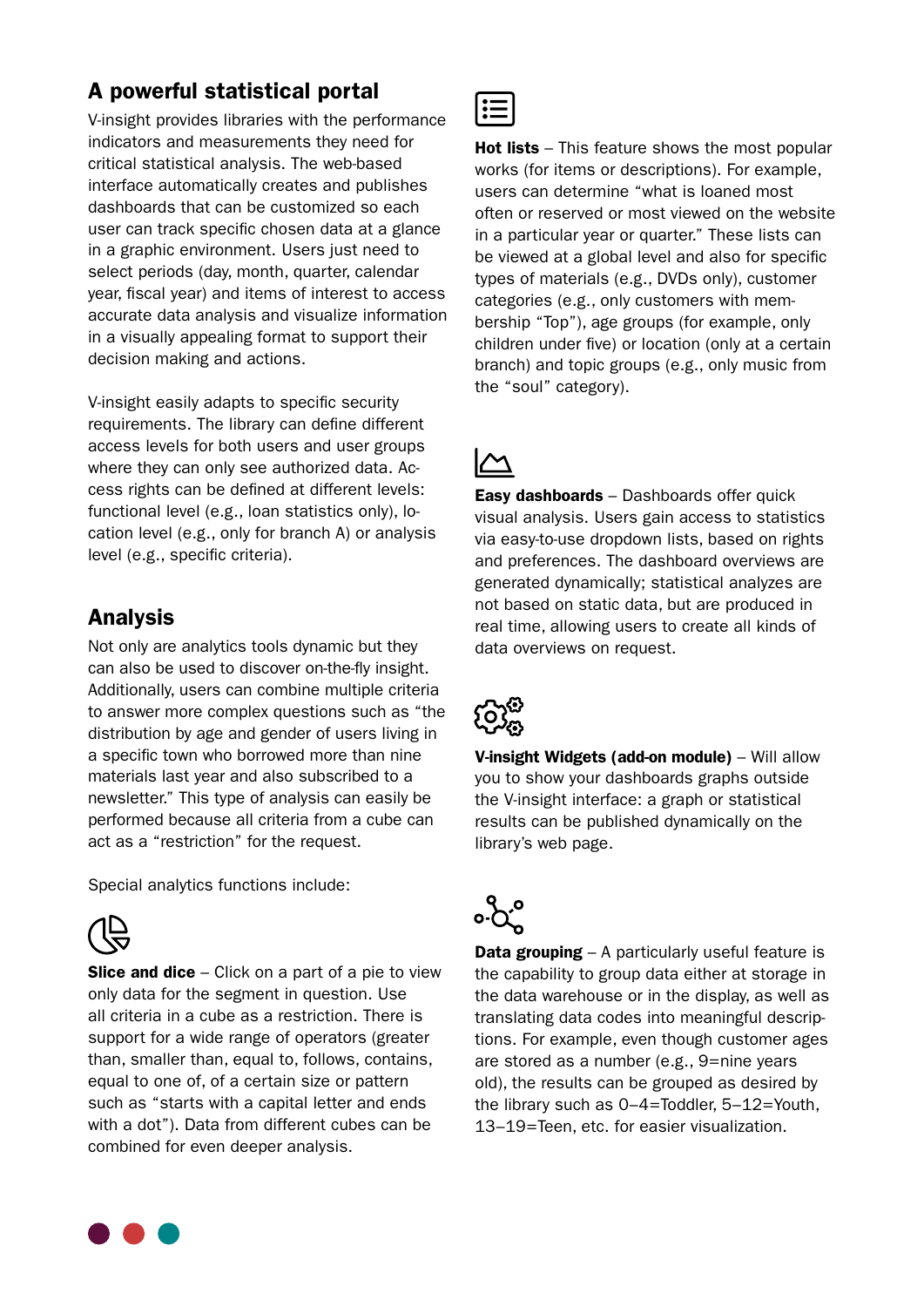### **Beyond analysis**

V-insight is an integral part of Axiell's user centered architecture (UCA) approach and oriented organization and better adapt to trends supports libraries as they become a customerand patrons needs with user's behavior analysis.

Individual records can easily be exported from dashboards to Microsoft<sup>®</sup> Excel<sup>®</sup> allowing ing campaigns based on customer interests. immediate action and highly targeted marketsubscriptions type, membership renewal dates, and low or high material demand.

V-insight delivers multiple types of statistics:

- Vital data about collection usage  $-$  What parts of the collection are used too little? What percentage is on the shelf? What is the loan frequency?
- $\cdot$  Marketing statistics Powerful functions to ual customer records can be used for mail slice and dice data and drilldown to individmerge and direct marketing campaigns.
- able functions: compare, analyze, limit, and cators (KPIs) can be analyzed with the avail- $\cdot$  General statistics – Key performance indiothers. Trends become visible.
- $\cdot$  Database maintenance A particularly useful side-effect of V-insight is that data quality (or the lack thereof) becomes clear. Because vidual) and global changes, data quality can data can then act as input for manual (indibe improved.



### Key features at a glance

- $\cdot$  Data visualization with multiple display options
- $\cdot$  Global export of statistical data, export to Excel, printer, and PDF
- Charts export in PDF, JPG, PNG and SVG formats
- · Scheduled, automatic export to server folders
- son such as year on year comparison or  $\cdot$  Extensive capabilities for data comparispecific month over several years compar-<br>ison
- $\cdot$  Combine data analysis stored in different cubes
- Advanced analysis including restrictions, " scoping," and grouping data
- GDPR compliant drilldown to individual records behind the numbers
- $\cdot$  A unique pick and click interface, which enables users to select criteria and ad-<br>just analyzes in a simple manner
- Creation of private or group dashboards and breakdown of dashboards according to available values, data updates and processing
- Restrictions for analyzing specific data
- $\cdot$  Group and cluster relevant information
- Group "small values" into a single cate-<br>gory
- Simple way to remove non-existing values
- $\cdot$  Zoom in by clicking on parts of graphs
- Upload and share statistical reports and documents

V-insight provides libraries with the performance indicators and measurements that are necessary for critical statistical .analysis